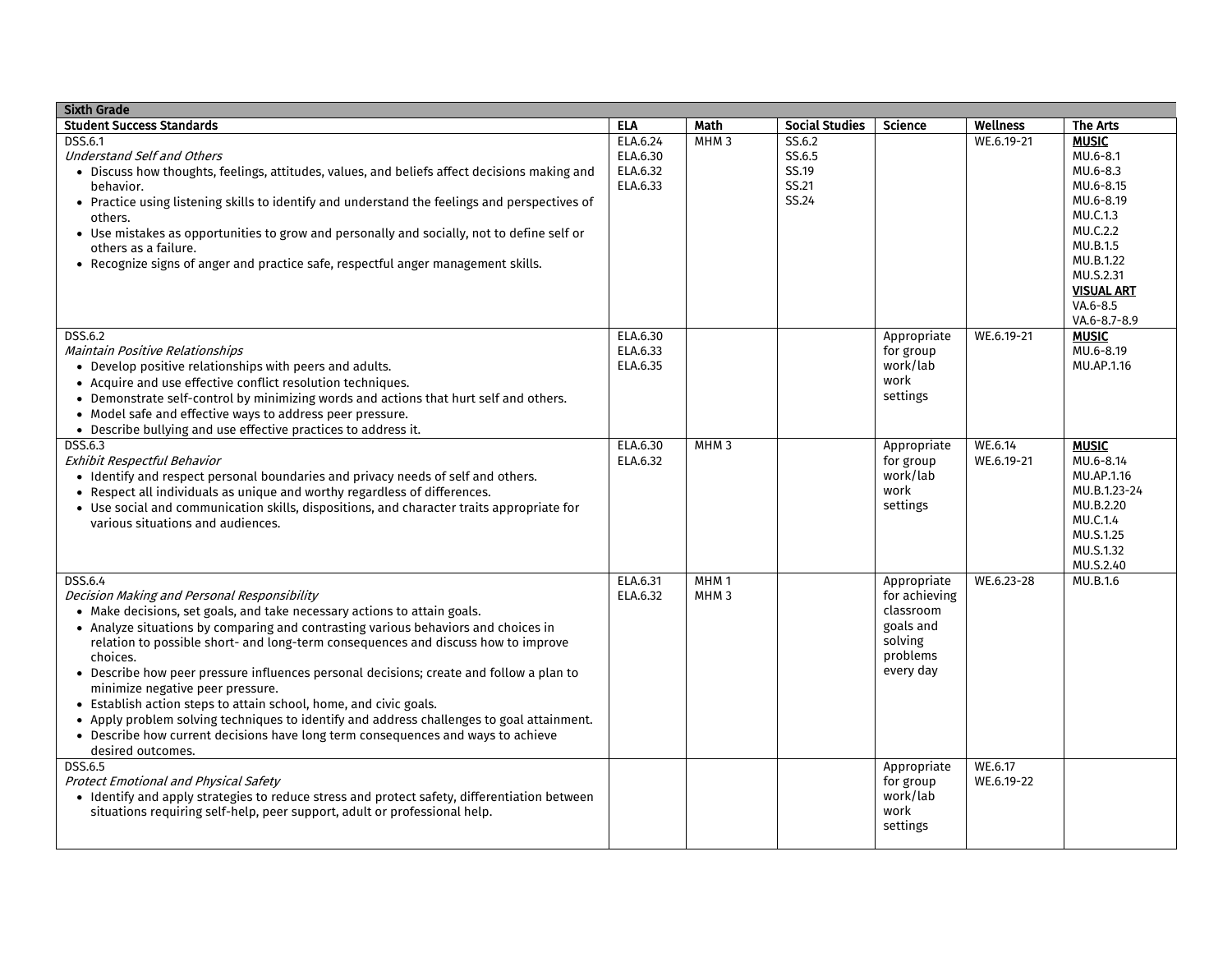| • Develop and implement plans for situations such as teasing, bullying, harassment,<br>threats, intimidation, and other violent acts of dangerous situations. |                      |                                      |                              |            |                               |
|---------------------------------------------------------------------------------------------------------------------------------------------------------------|----------------------|--------------------------------------|------------------------------|------------|-------------------------------|
| • Identify and utilize communication skills and strategies to participate in only safe and                                                                    |                      |                                      |                              |            |                               |
| healthy activities.                                                                                                                                           |                      |                                      |                              |            |                               |
| • Know emergency contact information; identify and utilize school and community                                                                               |                      |                                      |                              |            |                               |
| resources to protect personal safety.                                                                                                                         |                      |                                      |                              |            |                               |
| DSS.6.6<br>Develop Learning Skills                                                                                                                            |                      | MHM 1-8                              |                              | WE.6.28-30 | <b>VISUAL ART</b><br>VA.6-8.5 |
| • Identify and develop competence in areas of interest.                                                                                                       |                      |                                      |                              |            | VA.6-8.9                      |
| • Apply Multiple Intelligence Principles to identify personal strengths and improve school                                                                    |                      |                                      |                              |            | VA.6-8.10                     |
| focus.                                                                                                                                                        |                      |                                      |                              |            |                               |
| • Understand the relationship between school success, academic achievement and future                                                                         |                      |                                      |                              |            |                               |
| career success.                                                                                                                                               |                      | <b>MHM 1-8</b>                       |                              | WE.6.52    |                               |
| DSS.6.7<br>Develop Learning Skills                                                                                                                            | ELA.6.24<br>ELA.6.25 |                                      | Appropriate<br>for achieving |            | <b>MUSIC</b><br>MU.S.3.11     |
| • Improve executive function skills (i.e. effort, paying attention, flexibility, memory, self-                                                                | ELA.6.30             |                                      | classroom                    |            | MU.S.3.33                     |
| control, communication, focus, and perseverance).                                                                                                             |                      |                                      | goals and                    |            | <b>VISUAL ART</b>             |
| • Identify personal learning style(s) and establish habits that enhance personalized                                                                          |                      |                                      | solving                      |            | $VA.6 - 8.2$                  |
| learning.                                                                                                                                                     |                      |                                      | problems                     |            | VA.6-8.6                      |
| • Work collaboratively in groups or independently, as appropriate.                                                                                            |                      |                                      | every day                    |            | VA.6-8.8                      |
| <b>DSS.6.8</b><br><b>Achieve School Success</b>                                                                                                               |                      | MHM <sub>1</sub><br>MHM <sub>3</sub> | Appropriate<br>for achieving | WE.6.28-30 |                               |
| • Exhibit personal responsibility.                                                                                                                            |                      | MHM <sub>5</sub>                     | classroom                    |            |                               |
| • Evaluate the impact of positive and negative choices on school success and implement a                                                                      |                      | MHM <sub>6</sub>                     | goals and                    |            |                               |
| plan to improve outcomes.                                                                                                                                     |                      |                                      | solving                      |            |                               |
| • Apply goal setting techniques to develop self-direction and improve school performance.                                                                     |                      |                                      | problems                     |            |                               |
| • Identify and utilize school and community resources and support services when needed.                                                                       |                      |                                      | every day                    |            |                               |
| <b>DSS.6.9</b>                                                                                                                                                | ELA.6.26             |                                      |                              | WE.6.23    | <b>MUSIC</b>                  |
| Prepare for Post-Secondary Success<br>• Identify how performance and course selections in middle school impacts high school                                   | ELA.6.27             |                                      |                              | WE.6.27    | MU.AP.2.12                    |
| course readiness and post-secondary choices.                                                                                                                  |                      |                                      |                              |            |                               |
| • Explore requirements for success in a variety of post-secondary options and for securing                                                                    |                      |                                      |                              |            |                               |
| scholarships.                                                                                                                                                 |                      |                                      |                              |            |                               |
| • Analyze how personal choices negatively or positively influence high school and post-                                                                       |                      |                                      |                              |            |                               |
| secondary options and preparedness for success.                                                                                                               |                      |                                      |                              |            |                               |
| DSS.6.10<br>Plan to Achieve Goals                                                                                                                             | ELA.6.26<br>ELA.6.27 |                                      |                              | WE.6.28-30 | <b>MUSIC</b><br>MU.AP.2.12    |
| • Use a variety of assessments and inventories to identify skills, interests, and aptitudes for                                                               |                      |                                      |                              |            |                               |
| post-secondary planning.                                                                                                                                      |                      |                                      |                              |            | <b>VISUAL ART</b>             |
| • Use personal data and goals to establish challenging academic, personal, and post-                                                                          |                      |                                      |                              |            | VA.6-8.10                     |
| secondary plans.                                                                                                                                              |                      |                                      |                              |            |                               |
| • Seek co-curricular and community experiences to enhance the school experience and                                                                           |                      |                                      |                              |            |                               |
| post-secondary readiness.<br>• Analyze assets and barriers to academic goal attainment and utilize school and                                                 |                      |                                      |                              |            |                               |
| community resources to overcome barriers and strengthen assets.                                                                                               |                      |                                      |                              |            |                               |
| • Explore eligibility requirements and funding opportunities for various post-secondary                                                                       |                      |                                      |                              |            |                               |
| options.                                                                                                                                                      |                      |                                      |                              |            |                               |
|                                                                                                                                                               |                      |                                      |                              |            |                               |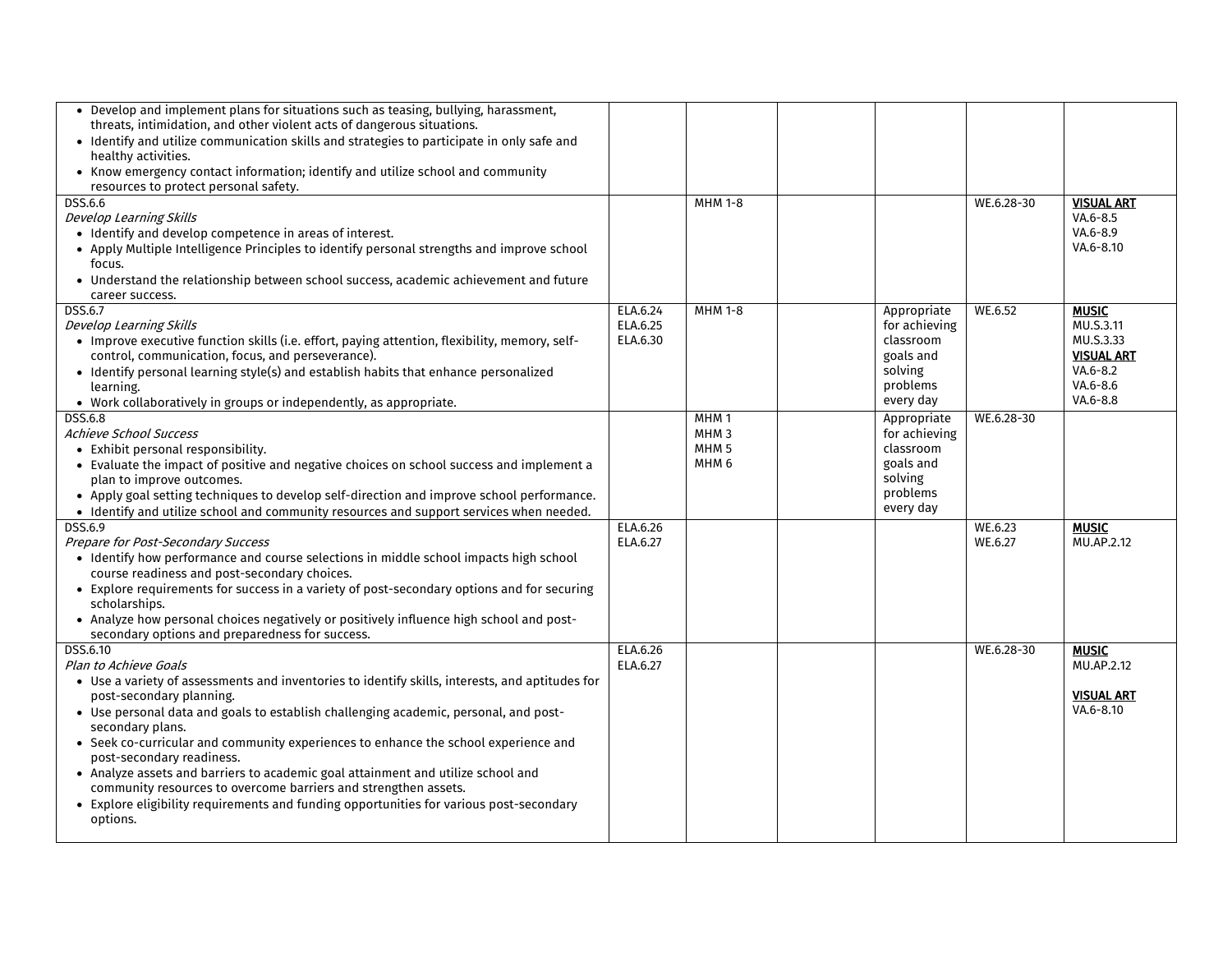| DSS.6.11                                                                                      | ELA.6.26 | MHM <sub>1</sub> |          |                       |         | <b>MUSIC</b>      |
|-----------------------------------------------------------------------------------------------|----------|------------------|----------|-----------------------|---------|-------------------|
| <b>Develop Career Awareness</b>                                                               | ELA.6.27 | MHM <sub>3</sub> |          |                       |         | MU.C.2.20         |
| • Explore how personal abilities, skills, interests, and values relate to the workplace.      |          |                  |          |                       |         | MU.C.3.21         |
| • Use a variety of resources and methods to explore career options.                           |          |                  |          |                       |         | MU.S.3.11         |
| • Examine specific job requirements and opportunities for progressions of career levels       |          |                  |          |                       |         | MU.T.1.13         |
| from entry level to advanced leadership and develop a personal career growth vision.          |          |                  |          |                       |         |                   |
| • Explore career options in relation to selecting a career cluster.                           |          |                  |          |                       |         |                   |
| DSS.6.12                                                                                      |          |                  |          |                       |         | <b>MUSIC</b>      |
| Develop Career and Life Plan                                                                  |          |                  |          |                       |         | MU.C.2.20         |
| • Describe lifestyle dreams and possible career options and evaluate the likelihood of        |          |                  |          |                       |         | MU.C.3.21         |
| attaining goals.                                                                              |          |                  |          |                       |         | MU.S.1.14         |
| • Begin to develop a possible career/life plan that explores educational credentials, skills, |          |                  |          |                       |         | MU.T.2.12         |
| and career progressions.                                                                      |          |                  |          |                       |         |                   |
| DSS.6.13                                                                                      |          |                  |          |                       | WE.6.28 | <b>MUSIC</b>      |
|                                                                                               | ELA.6.30 |                  |          | Appropriate           |         |                   |
| <b>Careers and Life Success</b>                                                               | ELA.6.33 |                  |          | for group<br>work/lab |         | MU.S.1.32         |
| • Explore how identified career choices impact lifestyles and opportunities.                  | ELA.6.35 |                  |          | work                  |         |                   |
| • Practice expected workplace dispositions and behaviors.                                     |          |                  |          |                       |         |                   |
| • Explore the need for lifelong learning as situations and responsibilities change requiring  |          |                  |          | settings              |         |                   |
| new knowledge and skills.                                                                     |          |                  |          |                       |         |                   |
| DSS.6.14                                                                                      | ELA.6.2  |                  | SS.6.2   |                       | WE.6.11 | <b>MUSIC</b>      |
| Acquire a Diverse and Knowledgeable World View                                                | ELA.6.5  |                  | SS.6.6   |                       |         | MU.C.1.3          |
| • Compare and contrast aspects of various communities and describe how these contribute       | ELA.6.17 |                  | SS.6.7   |                       |         | MU.C.1.21         |
| to each individual's perspective and world view.                                              | ELA.6.26 |                  |          |                       |         | MU.B.1.21         |
| • Analyze factors that contribute to different social and world views (i.e. ethnicity, race,  | ELA.6.27 |                  |          |                       |         |                   |
| culture, gender, sexual orientation, family composition, lifestyle, religion, economic        | ELA.6.31 |                  |          |                       |         |                   |
| status, and nationality).                                                                     |          |                  |          |                       |         |                   |
| DSS.6.15                                                                                      | ELA.6.2  |                  | SS.6.2   |                       | WE.6.11 | <b>MUSIC</b>      |
| Interact Respectfully with Diverse Cultures                                                   | ELA.6.5  |                  | SS.6.6   |                       | WE.6.14 | MU.6-8.16         |
| • Apply an inter-culturally sensitive perspective to social interactions.                     | ELA.6.26 |                  | SS.6.7   |                       |         | MU.AX.2.10        |
| • Describe global issue and events from perspectives of various individuals and groups to     | ELA.6.27 |                  | SS.19-24 |                       |         | MU.T.1.8          |
| understand viewpoints other than one's own.                                                   | ELA.6.35 |                  |          |                       |         | <b>VISUAL ART</b> |
| • Investigate methods for enhancing language proficiency and the ability to communicate       |          |                  |          |                       |         | VA.6-8.4          |
| effectively across cultural and linguistic boundaries.                                        |          |                  |          |                       |         | VA.6-8.8          |
| • Describe how stereotyping and prejudices impact interpersonal relationships.                |          |                  |          |                       |         |                   |
| DSS.6.16                                                                                      | ELA.6.26 |                  | SS.6.6   | S.6-8.ETS.1           |         | <b>MUSIC</b>      |
| Promote Social Iustice                                                                        | ELA.6.27 |                  |          |                       |         | MU.AX.2.10        |
| • Adhere to classroom and school rules and community laws to protect individual rights        | ELA.6.30 |                  |          |                       |         | MU.B.1.22         |
| and property.                                                                                 |          |                  |          |                       |         |                   |
| • Identify and discuss issues of social justice.                                              |          |                  |          |                       |         |                   |
| • Investigate programs for advocacy and promotion of social justice.                          |          |                  |          |                       |         |                   |
| DSS6.17                                                                                       |          |                  |          |                       |         |                   |
| Assume Responsible Leadership                                                                 |          |                  |          |                       |         |                   |
| • Identify the qualities of successful leaders.                                               |          |                  |          |                       |         |                   |
| • Exhibit leadership to improve school and the local community.                               |          |                  |          |                       |         |                   |
| <b>DSS.6.18</b>                                                                               |          | Financial-       |          |                       |         |                   |
| Practice Financial Responsibility                                                             |          | based            |          |                       |         |                   |
| • Evaluate financial choices based on one's own needs, wants, and values and how they         |          | problems         |          |                       |         |                   |
| guide spending, saving, credit and implications for the family budget.                        |          | M.6.2            |          |                       |         |                   |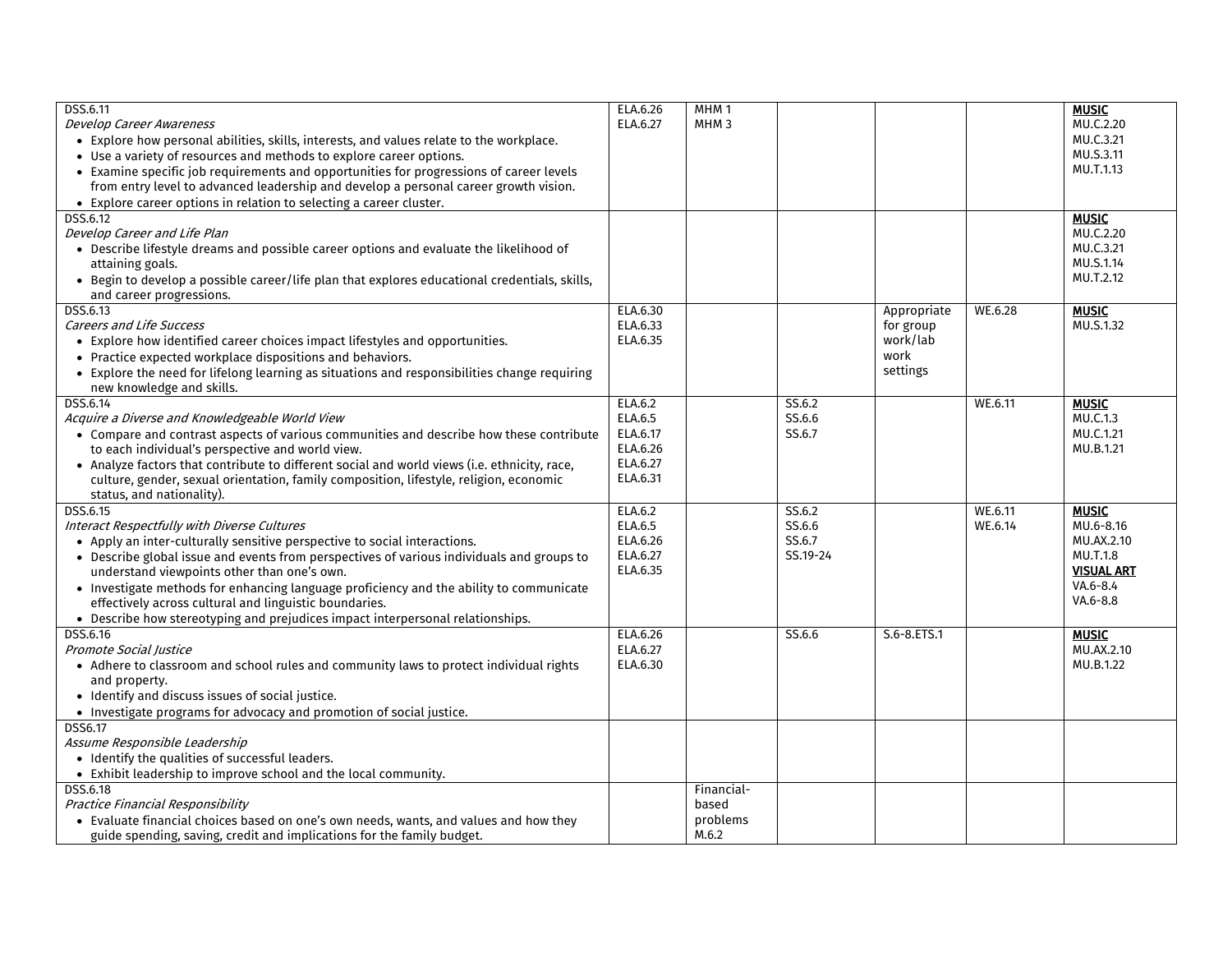| • Create a personal budget with income from incidental funds (birthday and other gifts,<br>allowance, shores, entrepreneurial endeavors, part-time jobs, etc.) and track spending<br>and payment.<br>• Discuss concepts of consumer protection (i.e. laws, identify theft and predatory scams).<br>• Discuss concepts related to financial institutions (i.e. laws, banks, credit unions, and<br>check cashing services). | M.6.3<br>M.7.2<br>M.7.3<br>M.8.7 |  |  |
|---------------------------------------------------------------------------------------------------------------------------------------------------------------------------------------------------------------------------------------------------------------------------------------------------------------------------------------------------------------------------------------------------------------------------|----------------------------------|--|--|
| $11.41$ and $1.41$ and $1.41$ and $1.41$                                                                                                                                                                                                                                                                                                                                                                                  |                                  |  |  |

## Mathematics

The mathematical content itself does not address the specific skills and dispositions described in the Student Success Standards. However, these skills and dispositions are well aligned with the Mathematical Habits of Mind (MHM). The Mathematical Habits of Mind describe varieties of expertise that mathematics educators at all levels should seek to develop in their students.

The Mathematical Habits of Mind rest on important "processes and proficiencies" with longstanding importance in mathematics education. The first of these are the NCTM process standards of problem solving, reasoning and proof, communication, representation, and connections. The second are the strands of mathematical proficiency specified in the National Research Council's report Adding It Up: adaptive reasoning, strategic competence, conceptual understanding (comprehension of mathematical concepts, operations and relations), procedural fluency (skill in carrying out procedures flexibly, accurately, efficiently and appropriately), and productive disposition (habitual inclination to see mathematics as sensible, useful, and worthwhile, coupled with a belief in diligence and one's own efficacy).

Although these standards are written for mathematics learning, the underlying skills of problem solving, communication, making connections, productive disposition and a belief in diligence and one's own efficacy are the skills described in the Student Success Standards. As mathematics teachers provide opportunities for students to employ the Mathematical Habits of Mind while the students learn the content, students will be experiencing the dispositions of the Student Success Standards put into practice within the context of the learning of mathematics.

## The Mathematical Habits of Mind are:

| MHM1. Make sense of problems and persevere in solving them.            | MHM2. Reason abstractly and quantitatively.                  |
|------------------------------------------------------------------------|--------------------------------------------------------------|
| MHM3. Construct viable arguments and critique the reasoning of others. | <b>MHM4. Model with mathematics.</b>                         |
| MHM5. Use appropriate tools strategically.                             | MHM6. Attend to precision.                                   |
| MHM7. Look for and make use of structure.                              | MHM8. Look for and express regularity in repeated reasoning. |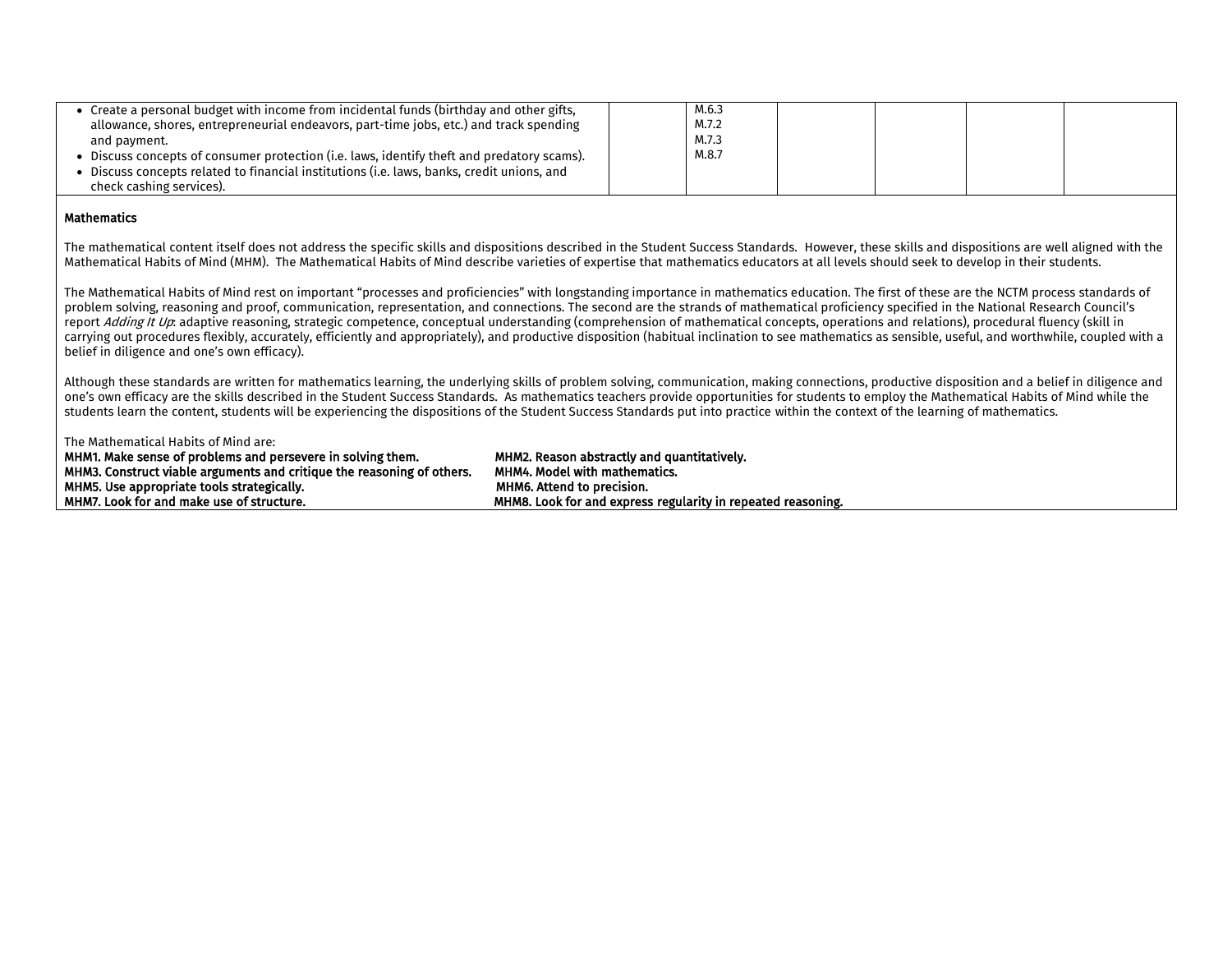| <b>Seventh Grade</b>                                                                                                                                                                                                                                                                                                                                                                                                                                                                                                                                                                                                                                                                                                                          |                                              |                                      |                                 |                                                                                            |                                  |                                                                                                                                                                               |                                                                                                                                                                        |  |
|-----------------------------------------------------------------------------------------------------------------------------------------------------------------------------------------------------------------------------------------------------------------------------------------------------------------------------------------------------------------------------------------------------------------------------------------------------------------------------------------------------------------------------------------------------------------------------------------------------------------------------------------------------------------------------------------------------------------------------------------------|----------------------------------------------|--------------------------------------|---------------------------------|--------------------------------------------------------------------------------------------|----------------------------------|-------------------------------------------------------------------------------------------------------------------------------------------------------------------------------|------------------------------------------------------------------------------------------------------------------------------------------------------------------------|--|
| <b>Student Success Standards</b>                                                                                                                                                                                                                                                                                                                                                                                                                                                                                                                                                                                                                                                                                                              | <b>ELA</b>                                   | Math                                 | <b>Social</b><br><b>Studies</b> | <b>Science</b>                                                                             | Wellness                         | The Arts                                                                                                                                                                      | <b>Foreign Language</b>                                                                                                                                                |  |
| <b>DSS.7.1</b><br><b>Understand Self and Others</b><br>• Discuss how thoughts, feelings, attitudes, values, and beliefs affect<br>decisions making and behavior.<br>• Practice using listening skills to identify and understand the feelings<br>and perspectives of others.<br>• Use mistakes as opportunities to grow and personally and socially, not<br>to define self or others as a failure.<br>• Recognize signs of anger and practice safe, respectful anger<br>management skills.                                                                                                                                                                                                                                                    | ELA.7.24<br>ELA.7.30<br>ELA.7.32<br>ELA.7.33 | MHM <sub>3</sub>                     | SS.7.4                          |                                                                                            | WE.7.11<br>WE.7.20<br>WE.7.21    | <b>MUSIC</b><br>MU.6-8.1<br>MU.6-8.3<br>MU.6-8.15<br>MU.6-8.19<br>MU.C.1.3<br>MU.C.2.2<br>MU.B.1.5<br>MU.B.1.22<br>MU.S.2.31<br><b>VISUAL ART</b><br>VA.6-8.5<br>VA.6-8.7-8.9 | <b>Exploratory</b><br><b>WL.EX.17</b><br><b>WL.EX.18</b><br>Level IA<br><b>WL.I.22</b><br><b>WL.I.23</b><br>WL.I.26<br><b>WL.I.27</b>                                  |  |
| <b>DSS.7.2</b><br>Maintain Positive Relationships<br>• Develop positive relationships with peers and adults.<br>• Acquire and use effective conflict resolution techniques.<br>• Demonstrate self-control by minimizing words and actions that hurt<br>self and others.<br>• Model safe and effective ways to address peer pressure.<br>• Describe bullying and use effective practices to address it.                                                                                                                                                                                                                                                                                                                                        | ELA.7.30<br>ELA.7.33<br>ELA.7.35             |                                      |                                 | Appropriate<br>for group<br>work/lab<br>work<br>settings                                   | WE.7.20-23<br>WE.7.26<br>WE.7.52 | <b>MUSIC</b><br>MU.6-8.19<br>MU.AP.1.16                                                                                                                                       | <b>Exploratory</b><br><b>WL.EX.17</b><br><b>WL.EX.18</b><br>Level IA<br><b>WL.I.1</b><br>WL.I.26<br><b>WL.I.27</b>                                                     |  |
| <b>DSS.7.3</b><br>Exhibit Respectful Behavior<br>· Identify and respect personal boundaries and privacy needs of self and<br>others.<br>• Respect all individuals as unique and worthy regardless of differences.<br>• Use social and communication skills, dispositions, and character traits<br>appropriate for various situations and audiences.                                                                                                                                                                                                                                                                                                                                                                                           | ELA.7.30<br>ELA.7.32                         | MHM <sub>3</sub>                     |                                 | Appropriate<br>for group<br>work/lab<br>work<br>settings                                   | WE.7.22<br>WE.7.31               | <b>MUSIC</b><br>MU.6-8.14<br>MU.AP.1.16<br>MU.B.1.23-24<br>MU.B.2.20<br>MU.C.1.4<br>MU.S.1.25<br>MU.S.1.32<br>MU.S.2.40                                                       | <b>Exploratory</b><br><b>WL.EX.1-2</b><br>WL.EX.6<br><b>WL.EX.17-18</b><br>Level IA<br>WL.I.1-2<br>WL.I.10<br>WL.I.16<br>WL.I.26-27                                    |  |
| <b>DSS.7.4</b><br>Decision Making and Personal Responsibility<br>• Make decisions, set goals, and take necessary actions to attain goals.<br>• Analyze situations by comparing and contrasting various behaviors and<br>choices in relation to possible short- and long-term consequences and<br>discuss how to improve choices.<br>• Describe how peer pressure influences personal decisions; create and<br>follow a plan to minimize negative peer pressure.<br>• Establish action steps to attain school, home, and civic goals.<br>• Apply problem solving techniques to identify and address challenges<br>to goal attainment.<br>• Describe how current decisions have long term consequences and<br>ways to achieve desired outcomes. | ELA.7.31<br>ELA.7.32                         | MHM <sub>1</sub><br>MHM <sub>3</sub> |                                 | Appropriate<br>for achieving<br>classroom<br>goals and<br>solving<br>problems<br>every day | WE.7.29<br>WE.7.30               | MU.B.1.6                                                                                                                                                                      | Linguafolio <sup>®</sup> , an<br>electronic language<br>portfolio available,<br>provides the<br>opportunity to<br>establish and<br>monitor language<br>learning goals. |  |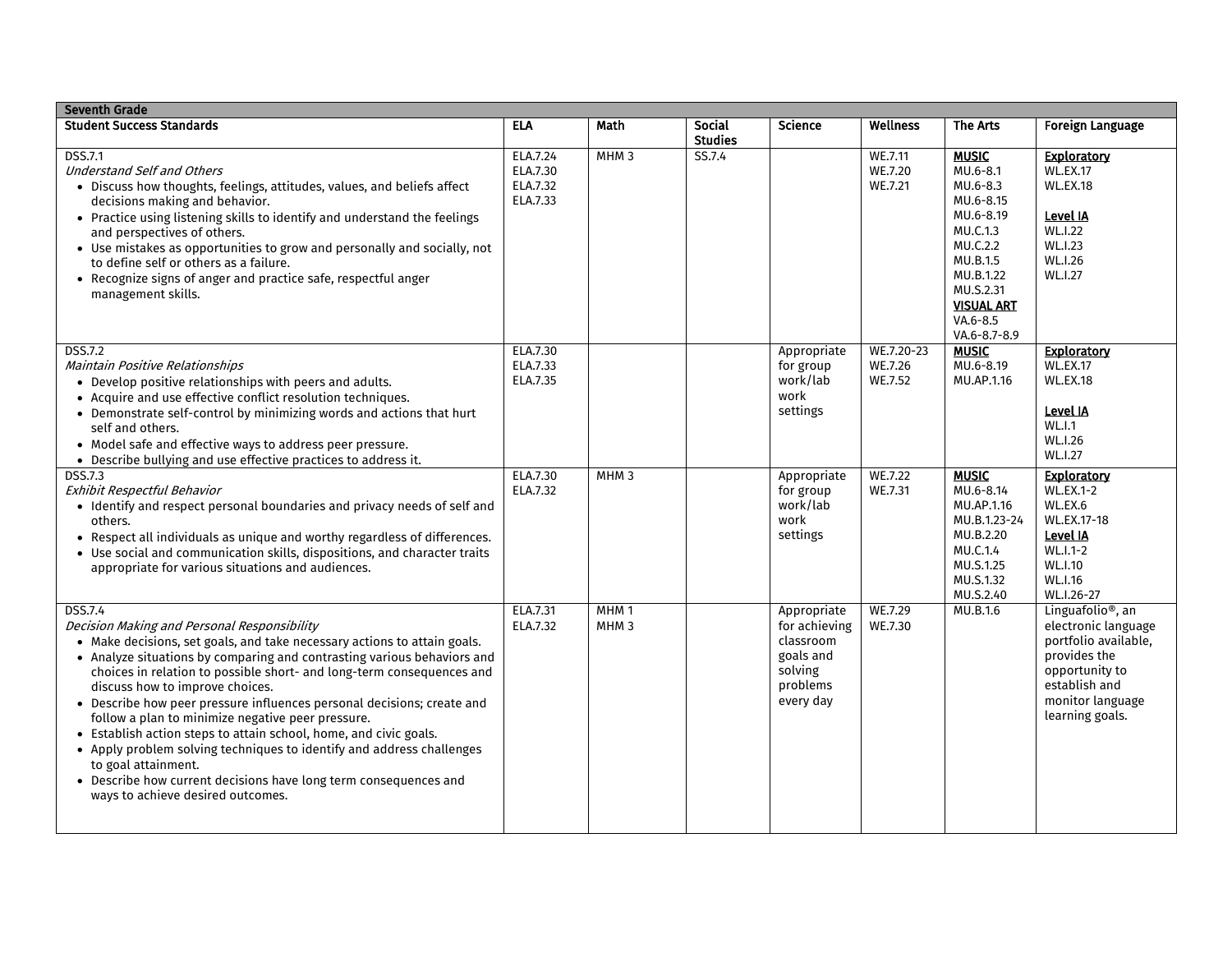| <b>DSS.7.5</b>                                                            |          |                  | Appropriate          | WE.7.31-35 |                   |                               |
|---------------------------------------------------------------------------|----------|------------------|----------------------|------------|-------------------|-------------------------------|
| Protect Emotional and Physical Safety                                     |          |                  | for group            |            |                   |                               |
| • Identify and apply strategies to reduce stress and protect safety,      |          |                  | work/lab             |            |                   |                               |
| differentiation between situations requiring self-help, peer support,     |          |                  | work                 |            |                   |                               |
| adult or professional help.                                               |          |                  | settings             |            |                   |                               |
| • Develop and implement plans for situations such as teasing, bullying,   |          |                  |                      |            |                   |                               |
| harassment, threats, intimidation, and other violent acts of dangerous    |          |                  |                      |            |                   |                               |
| situations.                                                               |          |                  |                      |            |                   |                               |
|                                                                           |          |                  |                      |            |                   |                               |
| · Identify and utilize communication skills and strategies to participate |          |                  |                      |            |                   |                               |
| in only safe and healthy activities.                                      |          |                  |                      |            |                   |                               |
| • Know emergency contact information; identify and utilize school and     |          |                  |                      |            |                   |                               |
| community resources to protect personal safety.                           |          |                  |                      |            |                   |                               |
| $D\overline{SS.7.6}$                                                      |          | <b>MHM 1-8</b>   |                      |            |                   |                               |
| Develop Learning Skills                                                   |          |                  |                      |            |                   |                               |
| • Identify and develop competence in areas of interest.                   |          |                  |                      |            |                   |                               |
| • Apply Multiple Intelligence Principles to identify personal strengths   |          |                  |                      |            |                   |                               |
| and improve school focus.                                                 |          |                  |                      |            |                   |                               |
| • Understand the relationship between school success, academic            |          |                  |                      |            |                   |                               |
| achievement and future career success.                                    |          |                  |                      |            |                   |                               |
| <b>DSS.7.7</b>                                                            | ELA.7.30 | <b>MHM 1-8</b>   | Appropriate          | WE.7.51    | <b>MUSIC</b>      | Linguafolio <sup>®</sup> , an |
| Develop Learning Skills                                                   | ELA.7.24 |                  | for achieving        |            | MU.S.3.11         | electronic language           |
| • Improve executive function skills (i.e. effort, paying attention,       | ELA.7.25 |                  | classroom            |            | MU.S.3.33         | portfolio available,          |
| flexibility, memory, self-control, communication, focus, and              |          |                  | goals and            |            |                   | provides                      |
| perseverance).                                                            |          |                  | solving              |            |                   | opportunities to              |
| • Identify personal learning style(s) and establish habits that enhance   |          |                  | problems             |            |                   | maximize learning             |
| personalized learning.                                                    |          |                  | every day            |            |                   | according to learning         |
| • Work collaboratively in groups or independently, as appropriate.        |          |                  |                      |            |                   | styles.                       |
| <b>DSS.7.8</b>                                                            |          | MHM <sub>1</sub> | Appropriate          | WE.7.18    |                   |                               |
| <b>Achieve School Success</b>                                             |          | MHM <sub>3</sub> | for achieving        |            |                   |                               |
| • Exhibit personal responsibility.                                        |          | MHM <sub>5</sub> | classroom            |            |                   |                               |
|                                                                           |          | MHM <sub>6</sub> |                      |            |                   |                               |
| • Evaluate the impact of positive and negative choices on school success  |          |                  | goals and<br>solving |            |                   |                               |
| and implement a plan to improve outcomes.                                 |          |                  | problems             |            |                   |                               |
| • Apply goal setting techniques to develop self-direction and improve     |          |                  |                      |            |                   |                               |
| school performance.                                                       |          |                  | every day            |            |                   |                               |
| • Identify and utilize school and community resources and support         |          |                  |                      |            |                   |                               |
| services when needed.                                                     |          |                  |                      |            |                   |                               |
| DSS.7.9                                                                   | ELA.7.26 |                  |                      | WE.7.5     | <b>MUSIC</b>      |                               |
| Prepare for Post-Secondary Success                                        | ELA.7.27 |                  |                      | WE.7.31-32 | MU.AP.2.12        |                               |
| • Identify how performance and course selections in middle school         |          |                  |                      |            |                   |                               |
| impacts high school course readiness and post-secondary choices.          |          |                  |                      |            |                   |                               |
| • Explore requirements for success in a variety of post-secondary         |          |                  |                      |            |                   |                               |
| options and for securing scholarships.                                    |          |                  |                      |            |                   |                               |
| • Analyze how personal choices negatively or positively influence high    |          |                  |                      |            |                   |                               |
| school and post-secondary options and preparedness for success.           |          |                  |                      |            |                   |                               |
| DSS.7.10                                                                  | ELA.7.26 |                  |                      | WE.7.28-30 | <b>MUSIC</b>      |                               |
| Plan to Achieve Goals                                                     | ELA.7.27 |                  |                      | WE.7.48    | MU.AP.2.12        |                               |
| • Use a variety of assessments and inventories to identify skills,        |          |                  |                      |            | <b>VISUAL ART</b> |                               |
| interests, and aptitudes for post-secondary planning.                     |          |                  |                      |            | VA.6-8.10         |                               |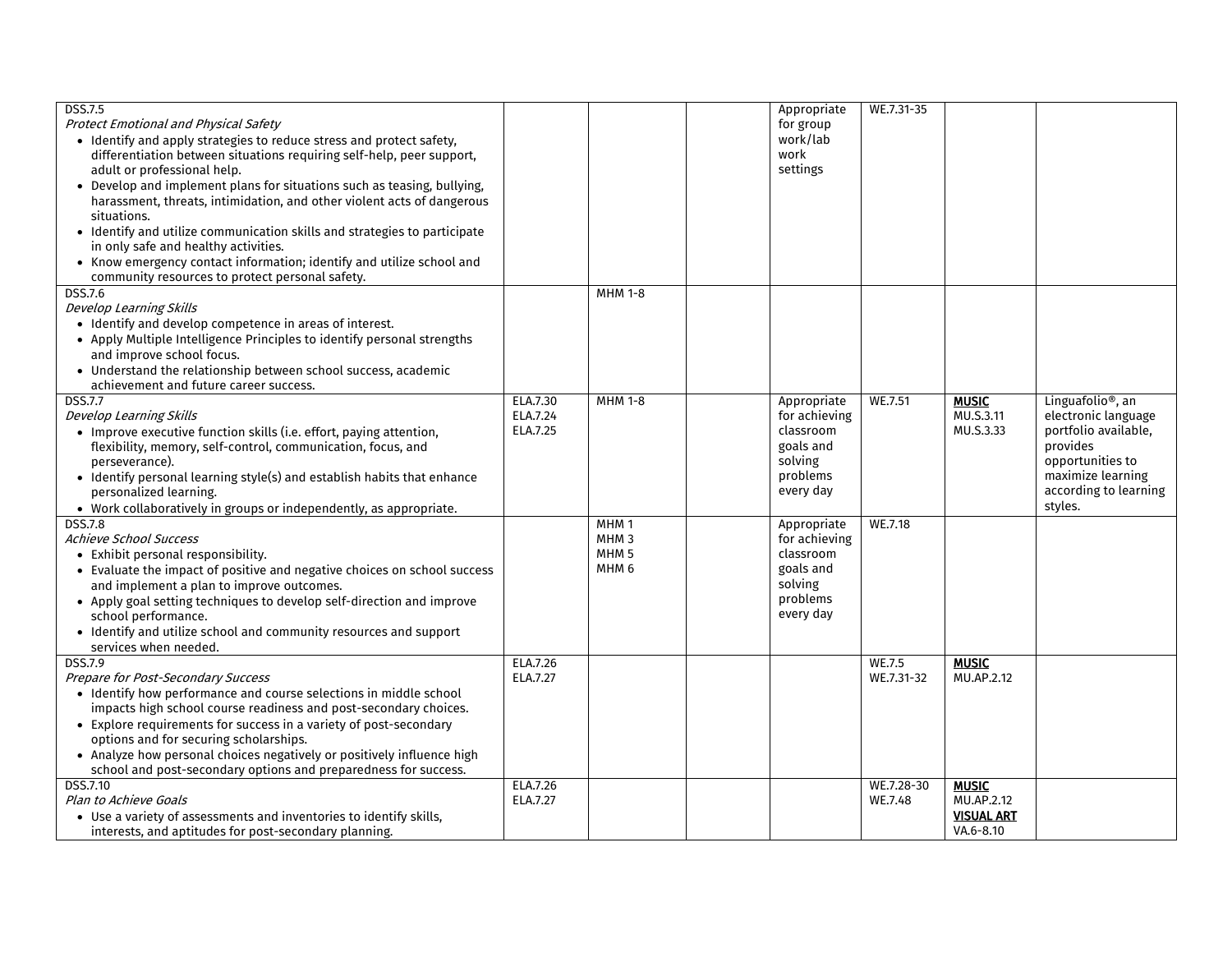| • Use personal data and goals to establish challenging academic,<br>personal, and post-secondary plans.<br>• Seek co-curricular and community experiences to enhance the school<br>experience and post-secondary readiness.<br>• Analyze assets and barriers to academic goal attainment and utilize<br>school and community resources to overcome barriers and strengthen<br>assets.<br>• Explore eligibility requirements and funding opportunities for various<br>post-secondary options.                               |                                                                                      |                                      |                                                    |                                                          |           |                                                                                                  |                                                                                                                           |
|----------------------------------------------------------------------------------------------------------------------------------------------------------------------------------------------------------------------------------------------------------------------------------------------------------------------------------------------------------------------------------------------------------------------------------------------------------------------------------------------------------------------------|--------------------------------------------------------------------------------------|--------------------------------------|----------------------------------------------------|----------------------------------------------------------|-----------|--------------------------------------------------------------------------------------------------|---------------------------------------------------------------------------------------------------------------------------|
| <b>DSS.7.11</b><br><b>Develop Career Awareness</b><br>• Explore how personal abilities, skills, interests, and values relate to the<br>workplace.<br>• Use a variety of resources and methods to explore career options.<br>• Examine specific job requirements and opportunities for progressions<br>of career levels from entry level to advanced leadership and develop a<br>personal career growth vision.<br>• Explore career options in relation to selecting a career cluster.                                      | ELA.7.26<br>ELA.7.27                                                                 | MHM <sub>1</sub><br>MHM <sub>3</sub> |                                                    |                                                          |           | <b>MUSIC</b><br>MU.C.2.20<br>MU.C.3.21<br>MU.S.3.11<br>MU.T.1.13                                 |                                                                                                                           |
| DSS.7.12<br>Develop Career and Life Plan<br>• Describe lifestyle dreams and possible career options and evaluate the<br>likelihood of attaining goals.<br>• Begin to develop a possible career/life plan that explores educational<br>credentials, skills, and career progressions.                                                                                                                                                                                                                                        |                                                                                      |                                      |                                                    |                                                          |           | <b>MUSIC</b><br>MU.C.2.20<br>MU.C.3.21<br>MU.S.1.14<br>MU.T.2.12                                 |                                                                                                                           |
| <b>DSS.7.13</b><br><b>Careers and Life Success</b><br>• Explore how identified career choices impact lifestyles and<br>opportunities.<br>• Practice expected workplace dispositions and behaviors.<br>• Explore the need for lifelong learning as situations and responsibilities<br>change requiring new knowledge and skills.                                                                                                                                                                                            |                                                                                      |                                      |                                                    | Appropriate<br>for group<br>work/lab<br>work<br>settings |           | <b>MUSIC</b><br>MU.S.1.32                                                                        | <b>Exploratory</b><br><b>WL.EX.18</b><br>Level IA<br>WL.I.1-2<br><b>WL.I.6</b><br>WL.I.10<br><b>WL.I.23</b><br>WL.I.26-27 |
| DSS.7.14<br>Acquire a Diverse and Knowledgeable World View<br>• Compare and contrast aspects of various communities and describe<br>how these contribute to each individual's perspective and world view.<br>• Analyze factors that contribute to different social and world views (i.e.<br>ethnicity, race, culture, gender, sexual orientation, family composition,<br>lifestyle, religion, economic status, and nationality).                                                                                           | ELA.7.2<br>ELA.7.5<br>ELA.7.17<br>ELA.7.26-27<br>ELA.7.30-31<br>ELA.7.33<br>ELA.7.35 |                                      | SS.7.3<br>SS.7.4<br>SS.7.13<br>SS.7.17             |                                                          | WE.7.9-15 | <b>MUSIC</b><br>MU.C.1.3<br>MU.C.1.21<br>MU.B.1.21                                               | <b>Exploratory</b><br>WL.EX.15-18<br>Level IA<br>WL.I.23-26                                                               |
| DSS.7.15<br>Interact Respectfully with Diverse Cultures<br>• Apply an inter-culturally sensitive perspective to social interactions.<br>• Describe global issue and events from perspectives of various<br>individuals and groups to understand viewpoints other than one's own.<br>• Investigate methods for enhancing language proficiency and the ability<br>to communicate effectively across cultural and linguistic boundaries.<br>• Describe how stereotyping and prejudices impact interpersonal<br>relationships. | ELA.7.2<br>ELA.7.5<br>ELA.7.26<br>ELA.7.27<br>ELA.7.35                               |                                      | SS.7.4<br>SS.7.17<br>SS.7.18<br>SS.7.19<br>SS.7.20 |                                                          | WE.7.9-15 | <b>MUSIC</b><br>MU.6-8.16<br>MU.AX.2.10<br>MU.T.1.8<br><b>VISUAL ART</b><br>VA.6-8.4<br>VA.6-8.8 | <b>Exploratory</b><br>WL.EX.15-18<br>Level IA<br>WL.I.21-27                                                               |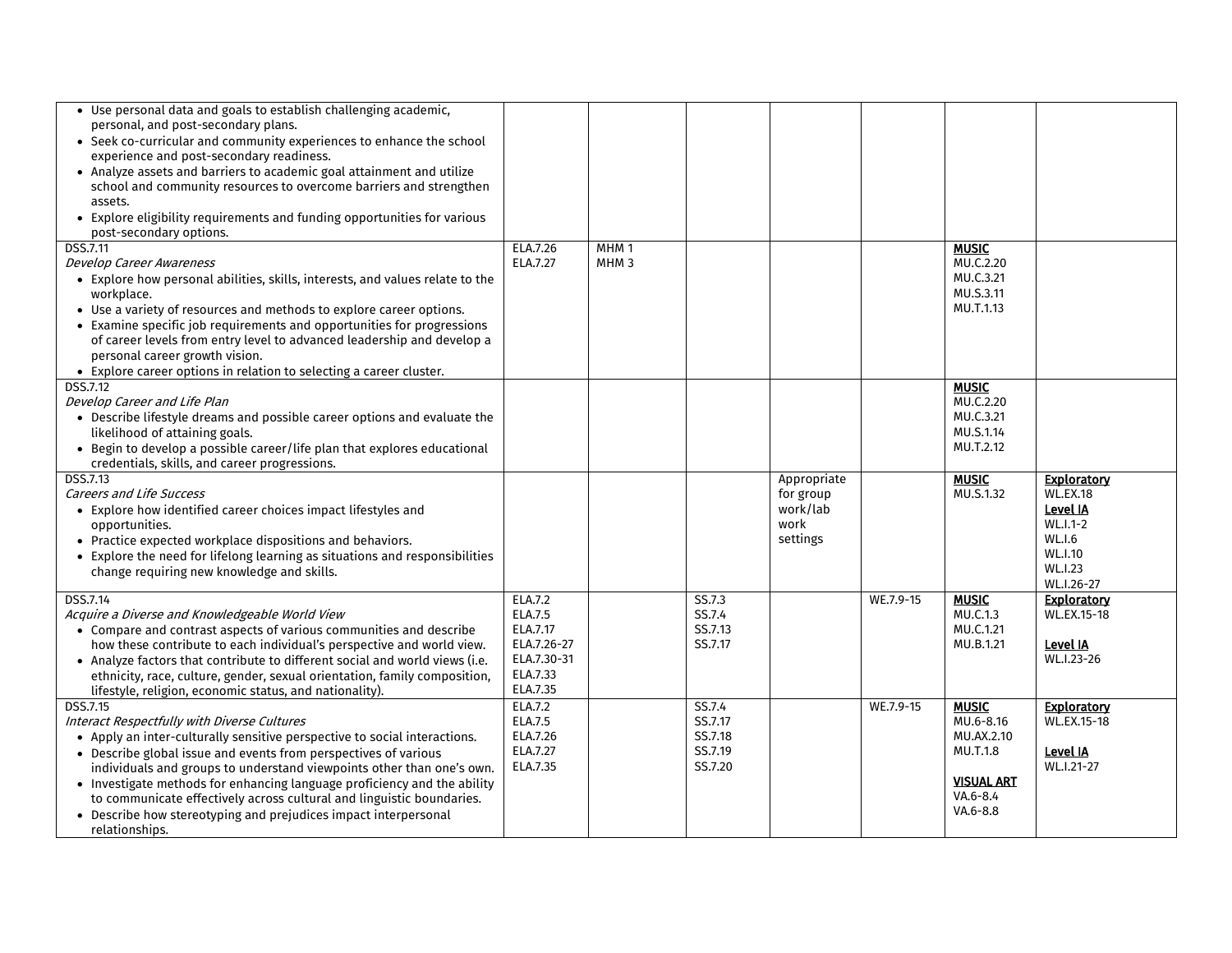| DSS.7.16                                                                 | ELA.7.26 |            | S.6-8.ETS.1 | <b>MUSIC</b> |  |
|--------------------------------------------------------------------------|----------|------------|-------------|--------------|--|
| Promote Social Justice                                                   | ELA.7.27 |            |             | MU.AX.2.10   |  |
| • Adhere to classroom and school rules and community laws to protect     | ELA.7.30 |            |             | MU.B.1.22    |  |
| individual rights and property.                                          |          |            |             |              |  |
| • Identify and discuss issues of social justice.                         |          |            |             |              |  |
| • Investigate programs for advocacy and promotion of social justice.     |          |            |             |              |  |
| DSS.7.17                                                                 |          |            |             |              |  |
| Assume Responsible Leadership                                            |          |            |             |              |  |
| • Identify the qualities of successful leaders.                          |          |            |             |              |  |
| • Exhibit leadership to improve school and the local community.          |          |            |             |              |  |
| DSS.7.18                                                                 |          | Financial- |             |              |  |
| Practice Financial Responsibility                                        |          | based      |             |              |  |
| • Evaluate financial choices based on one's own needs, wants, and        |          | problems.  |             |              |  |
| values and how they guide spending, saving, credit and implications      |          | M.6.2      |             |              |  |
| for the family budget.                                                   |          | M.6.3      |             |              |  |
| • Create a personal budget with income from incidental funds (birthday   |          | M.7.2      |             |              |  |
| and other gifts, allowance, shores, entrepreneurial endeavors, part-     |          | M.7.3      |             |              |  |
| time jobs, etc.) and track spending and payment.                         |          | M.8.7      |             |              |  |
| • Discuss concepts of consumer protection (i.e. laws, identify theft and |          |            |             |              |  |
| predatory scams).                                                        |          |            |             |              |  |
| Discuss concepts related to financial institutions (i.e. laws, banks,    |          |            |             |              |  |
| credit unions, and check cashing services).                              |          |            |             |              |  |

## **Mathematics**

The mathematical content itself does not address the specific skills and dispositions described in the Student Success Standards. However, these skills and dispositions are well aligned with the Mathematical Habits of Mind (MHM). The Mathematical Habits of Mind describe varieties of expertise that mathematics educators at all levels should seek to develop in their students.

The Mathematical Habits of Mind rest on important "processes and proficiencies" with longstanding importance in mathematics education. The first of these are the NCTM process standards of problem solving, reasoning and proof, communication, representation, and connections. The second are the strands of mathematical proficiency specified in the National Research Council's report Adding It Up: adaptive reasoning, strategic competence, conceptual understanding (comprehension of mathematical concepts, operations and relations), procedural fluency (skill in carrying out procedures flexibly, accurately, efficiently and appropriately), and productive disposition (habitual inclination to see mathematics as sensible, useful, and worthwhile, coupled with a belief in diligence and one's own efficacy).

Although these standards are written for mathematics learning, the underlying skills of problem solving, communication, making connections, productive disposition and a belief in diligence and one's own efficacy are the skills described in the Student Success Standards. As mathematics teachers provide opportunities for students to employ the Mathematical Habits of Mind while the students learn the content, students will be experiencing the dispositions of the Student Success Standards put into practice within the context of the learning of mathematics.

| The Mathematical Habits of Mind are:                                   |                                                              |
|------------------------------------------------------------------------|--------------------------------------------------------------|
| MHM1. Make sense of problems and persevere in solving them.            | MHM2. Reason abstractly and quantitatively.                  |
| MHM3. Construct viable arguments and critique the reasoning of others. | <b>MHM4. Model with mathematics.</b>                         |
| MHM5. Use appropriate tools strategically.                             | <b>MHM6. Attend to precision.</b>                            |
| MHM7. Look for and make use of structure.                              | MHM8. Look for and express regularity in repeated reasoning. |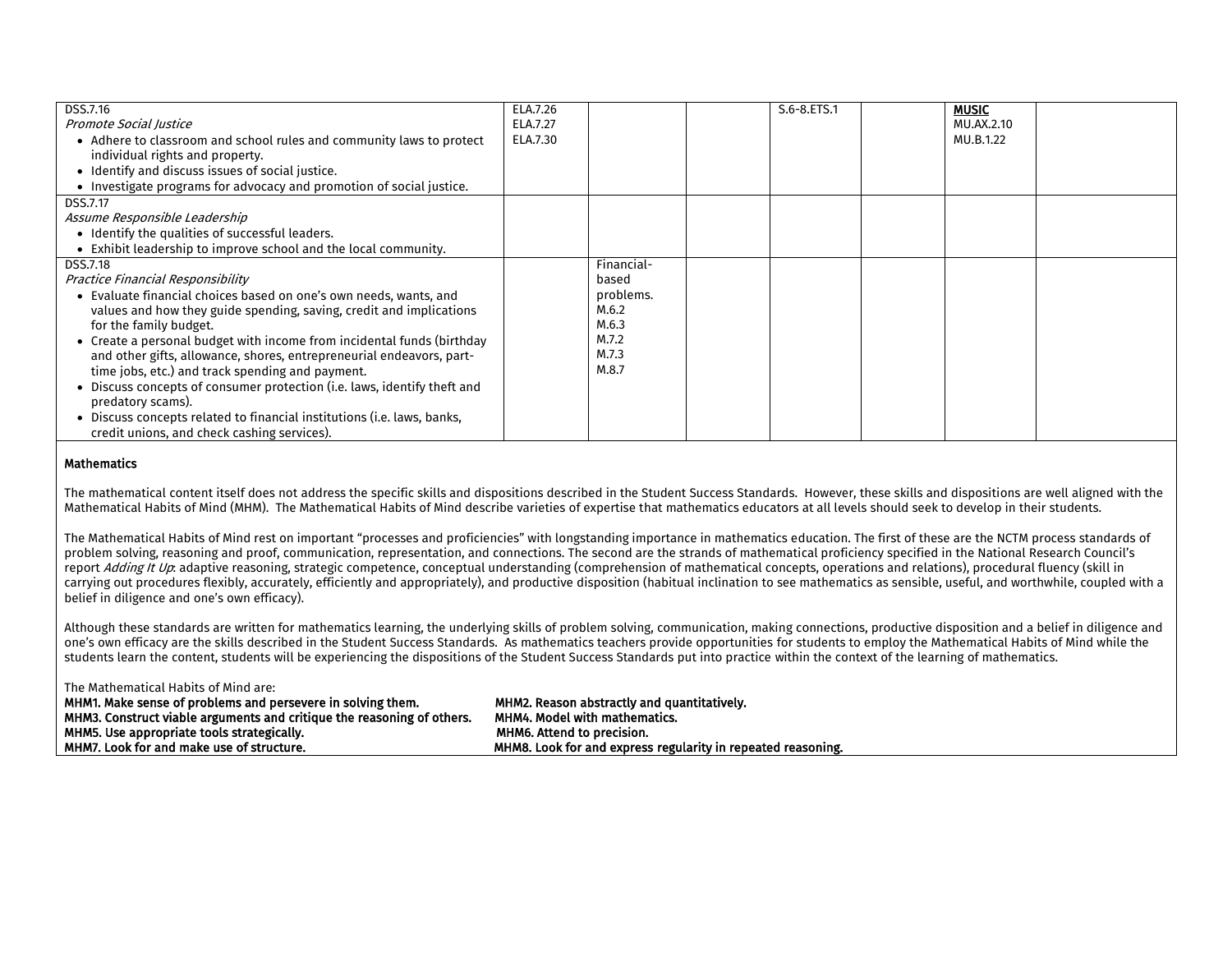| <b>Eighth Grade</b>                                                                                                                                                                                                                                                                                                                                                                                                                                                                                                                                                                                                                                                                                                                           |                                              |                                      |                       |                                                                                            |                               |                                                                                                                         |                                                                                                                                                             |
|-----------------------------------------------------------------------------------------------------------------------------------------------------------------------------------------------------------------------------------------------------------------------------------------------------------------------------------------------------------------------------------------------------------------------------------------------------------------------------------------------------------------------------------------------------------------------------------------------------------------------------------------------------------------------------------------------------------------------------------------------|----------------------------------------------|--------------------------------------|-----------------------|--------------------------------------------------------------------------------------------|-------------------------------|-------------------------------------------------------------------------------------------------------------------------|-------------------------------------------------------------------------------------------------------------------------------------------------------------|
| <b>Student Success Standards</b>                                                                                                                                                                                                                                                                                                                                                                                                                                                                                                                                                                                                                                                                                                              | <b>ELA</b>                                   | Math                                 | <b>Social Studies</b> | Science                                                                                    | <b>Wellness</b>               | The Arts                                                                                                                | <b>Foreign Language</b>                                                                                                                                     |
| <b>DSS.8.1</b><br><b>Understand Self and Others</b><br>• Discuss how thoughts, feelings, attitudes, values, and beliefs affect<br>decisions making and behavior.<br>• Practice using listening skills to identify and understand the feelings and<br>perspectives of others.<br>• Use mistakes as opportunities to grow and personally and socially, not to                                                                                                                                                                                                                                                                                                                                                                                   | ELA.8.24<br>ELA.8.30<br>ELA.8.32<br>ELA.8.33 | MHM <sub>3</sub>                     |                       |                                                                                            | WE.8.13-16                    | <b>MUSIC</b><br>MU.6-8.1<br>MU.6-8.3<br>MU.6-8.15<br>MU.6-8.19<br>MU.C.1.3<br>MU.C.2.2<br>MU.B.1.5                      | Level IB or Level I<br>WL.1.22<br>WL.1.23<br>WL.1.26<br>WL.I.27                                                                                             |
| define self or others as a failure.<br>• Recognize signs of anger and practice safe, respectful anger management<br>skills.                                                                                                                                                                                                                                                                                                                                                                                                                                                                                                                                                                                                                   |                                              |                                      |                       |                                                                                            |                               | MU.B.1.22<br>MU.S.2.31<br><b>VISUAL ART</b><br>VA.6-8.5<br>VA.6-8.7-9                                                   |                                                                                                                                                             |
| <b>DSS.8.2</b><br>Maintain Positive Relationships<br>• Develop positive relationships with peers and adults.<br>• Acquire and use effective conflict resolution techniques.<br>• Demonstrate self-control by minimizing words and actions that hurt self<br>and others.<br>• Model safe and effective ways to address peer pressure.<br>• Describe bullying and use effective practices to address it.                                                                                                                                                                                                                                                                                                                                        | ELA.8.30<br>ELA.8.33<br>ELA.8.35             |                                      |                       | Appropriate<br>for group<br>work/lab<br>work settings                                      | WE.8.13-16                    | <b>MUSIC</b><br>MU.6-8.19<br>MU.AP.1.16                                                                                 | Level IB or Level I<br><b>WL.I.1</b><br>WL.I.26<br>WL.I.27                                                                                                  |
| DSS.8.3<br>Exhibit Respectful Behavior<br>• Identify and respect personal boundaries and privacy needs of self and<br>others.<br>• Respect all individuals as unique and worthy regardless of differences.<br>• Use social and communication skills, dispositions, and character traits<br>appropriate for various situations and audiences.                                                                                                                                                                                                                                                                                                                                                                                                  | ELA.8.30<br>ELA.8.32                         | MHM <sub>3</sub>                     |                       | Appropriate<br>for group<br>work/lab<br>work settings                                      | WE.8.13-16                    | <b>MUSIC</b><br>MU.6-8.14<br>MU.AP.1.16<br>MU.B.1.23-24<br>MU.B.2.20<br>MU.C.1.4<br>MU.S.1.25<br>MU.S.1.32<br>MU.S.2.40 | Level IB or Level I<br><b>WL.I.1</b><br><b>WL.I.2</b><br>WL.I.10<br>WL.I.16<br>WL.I.26<br>WL.I.27                                                           |
| <b>DSS.8.4</b><br>Decision Making and Personal Responsibility<br>• Make decisions, set goals, and take necessary actions to attain goals.<br>• Analyze situations by comparing and contrasting various behaviors and<br>choices in relation to possible short- and long-term consequences and<br>discuss how to improve choices.<br>• Describe how peer pressure influences personal decisions; create and<br>follow a plan to minimize negative peer pressure.<br>• Establish action steps to attain school, home, and civic goals.<br>• Apply problem solving techniques to identify and address challenges to<br>goal attainment.<br>• Describe how current decisions have long term consequences and ways to<br>achieve desired outcomes. | ELA.8.31<br>ELA.8.32                         | MHM <sub>1</sub><br>MHM <sub>3</sub> |                       | Appropriate<br>for achieving<br>classroom<br>goals and<br>solving<br>problems<br>every day | WE.8.23<br>WE.8.26-28         | <b>MUSIC</b><br>MU.B.1.6                                                                                                | Linguafolio <sup>®</sup> , an<br>electronic<br>language portfolio<br>provides the<br>opportunity to<br>establish and<br>monitor language<br>learning goals. |
| <b>DSS.8.5</b><br><b>Protect Emotional and Physical Safety</b>                                                                                                                                                                                                                                                                                                                                                                                                                                                                                                                                                                                                                                                                                |                                              |                                      |                       | Appropriate<br>for group<br>work/lab<br>work settings                                      | WE.8.14<br>WE.8.16<br>WE.8.21 |                                                                                                                         |                                                                                                                                                             |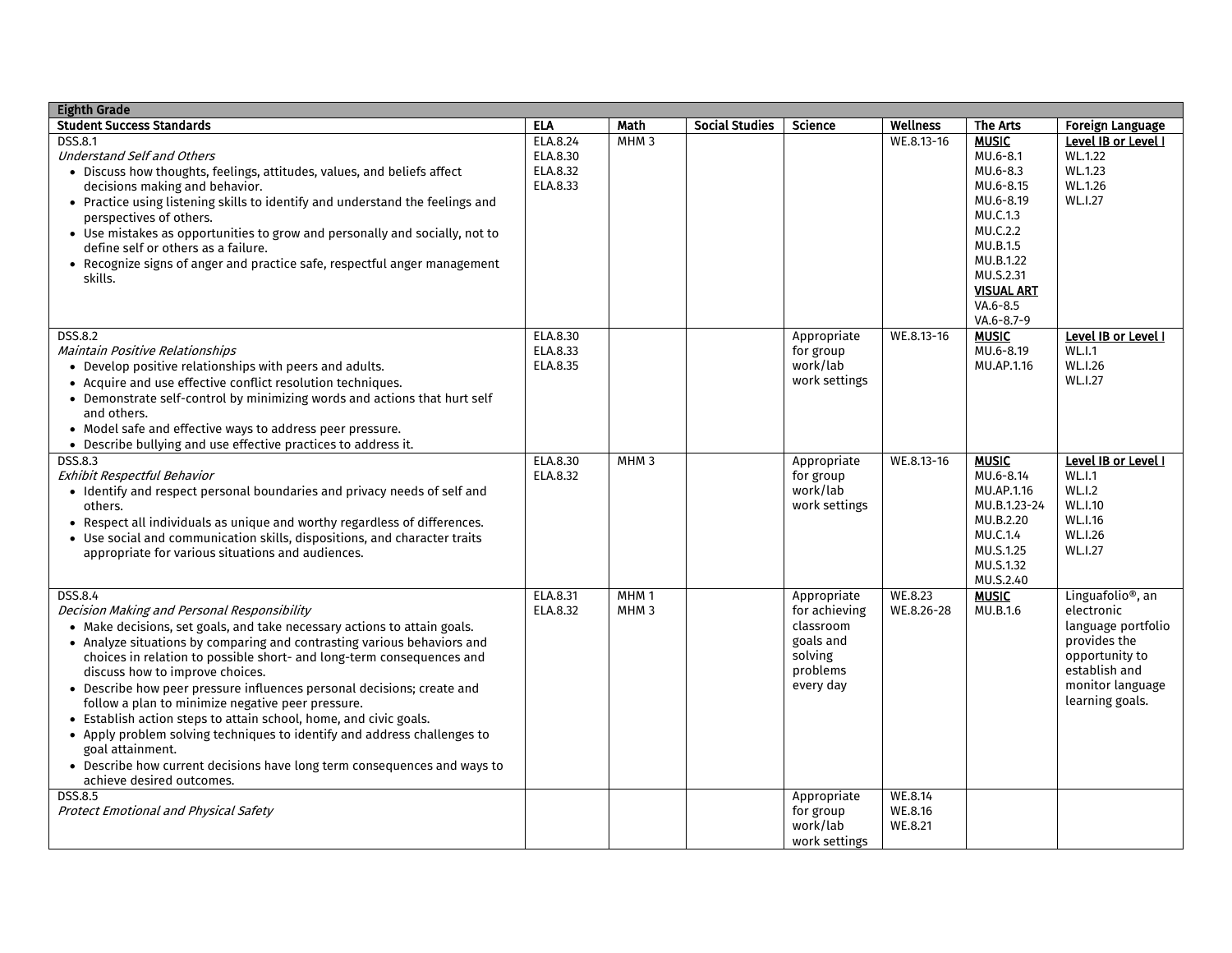| • Identify and apply strategies to reduce stress and protect safety,<br>differentiation between situations requiring self-help, peer support, adult<br>or professional help.<br>• Develop and implement plans for situations such as teasing, bullying,<br>harassment, threats, intimidation, and other violent acts of dangerous<br>situations.<br>• Identify and utilize communication skills and strategies to participate in<br>only safe and healthy activities.<br>• Know emergency contact information; identify and utilize school and<br>community resources to protect personal safety. |                                  |                                                              |         |                                                                                            |                    |                                        |                                                                                                                                                                                                  |
|---------------------------------------------------------------------------------------------------------------------------------------------------------------------------------------------------------------------------------------------------------------------------------------------------------------------------------------------------------------------------------------------------------------------------------------------------------------------------------------------------------------------------------------------------------------------------------------------------|----------------------------------|--------------------------------------------------------------|---------|--------------------------------------------------------------------------------------------|--------------------|----------------------------------------|--------------------------------------------------------------------------------------------------------------------------------------------------------------------------------------------------|
| DSS.8.6<br>Develop Learning Skills<br>• Identify and develop competence in areas of interest.<br>• Apply Multiple Intelligence Principles to identify personal strengths and<br>improve school focus.<br>• Understand the relationship between school success, academic<br>achievement and future career success.                                                                                                                                                                                                                                                                                 |                                  | <b>MHM 1-8</b>                                               |         |                                                                                            |                    |                                        |                                                                                                                                                                                                  |
| <b>DSS.8.7</b><br>Develop Learning Skills<br>• Improve executive function skills (i.e. effort, paying attention, flexibility,<br>memory, self-control, communication, focus, and perseverance).<br>• Identify personal learning style(s) and establish habits that enhance<br>personalized learning.<br>• Work collaboratively in groups or independently, as appropriate.                                                                                                                                                                                                                        | ELA.8.30<br>ELA.8.24<br>ELA.8.25 | <b>MHM 1-8</b>                                               |         | Appropriate<br>for achieving<br>classroom<br>goals and<br>solving<br>problems<br>every day | WE.8.32            | <b>MUSIC</b><br>MU.S.3.11<br>MU.S.3.33 | Linguafolio <sup>®</sup> , an<br>electronic<br>language portfolio<br>available, provides<br>the opportunity to<br>identify ways to<br>maximize learning<br>according to their<br>learning style. |
| <b>DSS.8.8</b><br>Achieve School Success<br>• Exhibit personal responsibility.<br>• Evaluate the impact of positive and negative choices on school success and<br>implement a plan to improve outcomes.<br>• Apply goal setting techniques to develop self-direction and improve school<br>performance.<br>• Identify and utilize school and community resources and support services<br>when needed.                                                                                                                                                                                             |                                  | MHM 1,<br><b>MHM 3.</b><br><b>MHM 5.</b><br>MHM <sub>6</sub> |         | Appropriate<br>for achieving<br>classroom<br>goals and<br>solving<br>problems<br>every day | WE.8.26-30         |                                        |                                                                                                                                                                                                  |
| DSS.8.9<br>Prepare for Post-Secondary Success<br>• Identify how performance and course selections in middle school impacts<br>high school course readiness and post-secondary choices.<br>• Explore requirements for success in a variety of post-secondary options and<br>for securing scholarships.<br>• Analyze how personal choices negatively or positively influence high school<br>and post-secondary options and preparedness for success.                                                                                                                                                | ELA.8.26<br>ELA.8.27             |                                                              | SS.8.12 |                                                                                            | WE.8.26<br>WE.8.27 | <b>MUSIC</b><br>MU.AP.2.12             |                                                                                                                                                                                                  |
| DSS.8.10<br>Plan to Achieve Goals                                                                                                                                                                                                                                                                                                                                                                                                                                                                                                                                                                 | ELA.8.26<br>ELA.8.27             |                                                              | SS.8.12 |                                                                                            |                    | <b>MUSIC</b><br>MU.AP.2.12             |                                                                                                                                                                                                  |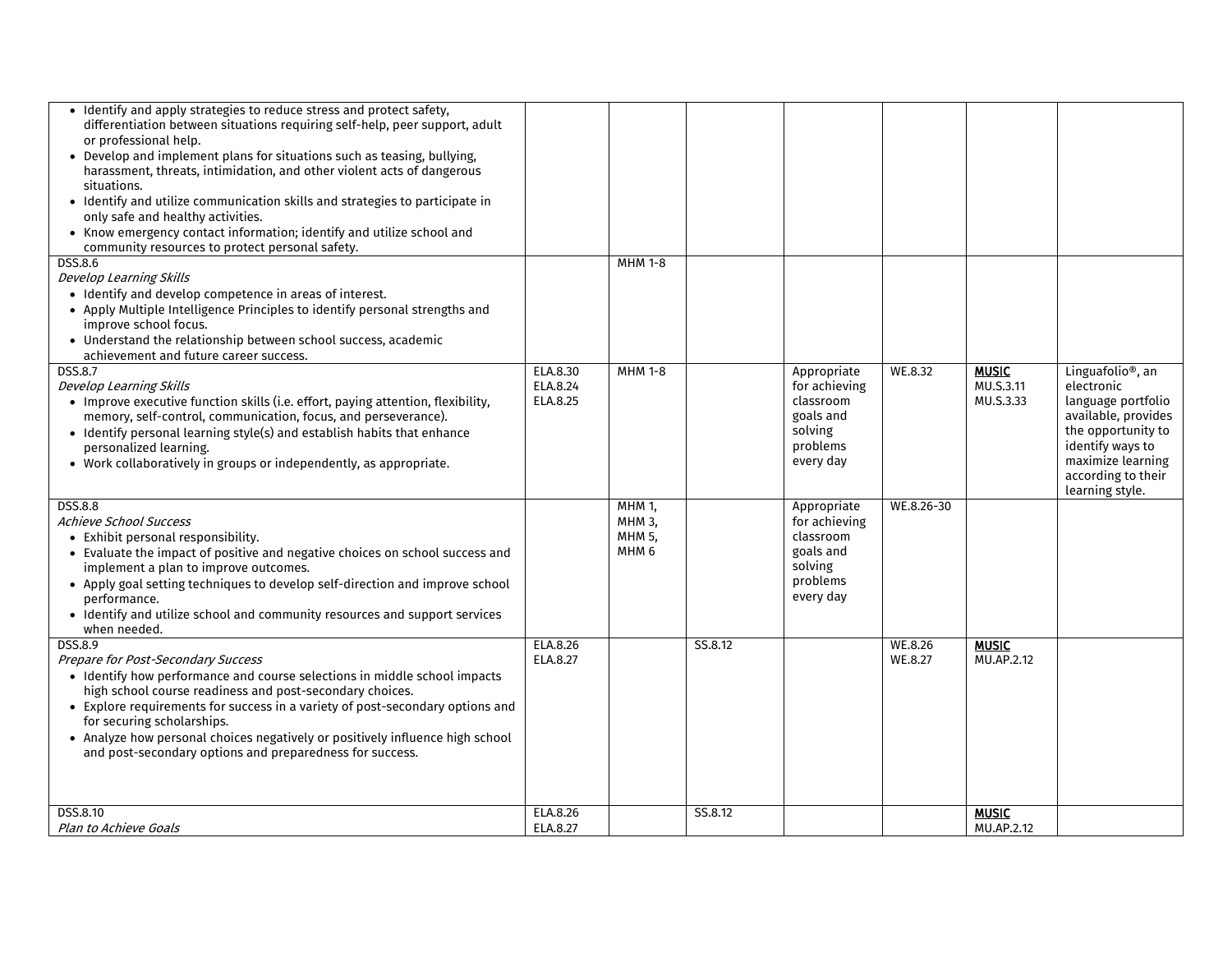| • Use a variety of assessments and inventories to identify skills, interests, and<br>aptitudes for post-secondary planning.<br>• Use personal data and goals to establish challenging academic, personal,<br>and post-secondary plans.<br>• Seek co-curricular and community experiences to enhance the school<br>experience and post-secondary readiness.<br>• Analyze assets and barriers to academic goal attainment and utilize school<br>and community resources to overcome barriers and strengthen assets.<br>• Explore eligibility requirements and funding opportunities for various post-<br>secondary options. |                                                                                      |                            |                                                                           |                                                       |                               | <b>VISUAL ART</b><br>VA.6-8.10                                                                       |                                                                                                                   |
|---------------------------------------------------------------------------------------------------------------------------------------------------------------------------------------------------------------------------------------------------------------------------------------------------------------------------------------------------------------------------------------------------------------------------------------------------------------------------------------------------------------------------------------------------------------------------------------------------------------------------|--------------------------------------------------------------------------------------|----------------------------|---------------------------------------------------------------------------|-------------------------------------------------------|-------------------------------|------------------------------------------------------------------------------------------------------|-------------------------------------------------------------------------------------------------------------------|
| <b>DSS.8.11</b><br><b>Develop Career Awareness</b><br>• Explore how personal abilities, skills, interests, and values relate to the<br>workplace.<br>• Use a variety of resources and methods to explore career options.<br>• Examine specific job requirements and opportunities for progressions of<br>career levels from entry level to advanced leadership and develop a<br>personal career growth vision.<br>• Explore career options in relation to selecting a career cluster.                                                                                                                                     | ELA.8.26<br>ELA.8.27                                                                 | MHM 1,<br>MHM <sub>3</sub> |                                                                           |                                                       |                               | <b>MUSIC</b><br>MU.C.2.20<br>MU.C.3.21<br>MU.S.3.11<br>MU.T.1.13                                     |                                                                                                                   |
| <b>DSS.8.12</b><br>Develop Career and Life Plan<br>• Describe lifestyle dreams and possible career options and evaluate the<br>likelihood of attaining goals.<br>• Begin to develop a possible career/life plan that explores educational<br>credentials, skills, and career progressions.                                                                                                                                                                                                                                                                                                                                |                                                                                      |                            |                                                                           |                                                       |                               | <b>MUSIC</b><br>MU.C.2.20<br>MU.C.3.21<br>MU.S.1.14<br>MU.T.2.12                                     |                                                                                                                   |
| DSS.8.13<br><b>Careers and Life Success</b><br>• Explore how identified career choices impact lifestyles and opportunities.<br>• Practice expected workplace dispositions and behaviors.<br>• Explore the need for lifelong learning as situations and responsibilities<br>change requiring new knowledge and skills.                                                                                                                                                                                                                                                                                                     |                                                                                      |                            |                                                                           | Appropriate<br>for group<br>work/lab<br>work settings |                               | <b>MUSIC</b><br>MU.S.1.32                                                                            | Level IB or Level I<br>$WL.I.1-2$<br><b>WL.I.6</b><br>WL.I.10<br><b>WL.I.23</b><br>WL.I.26-27                     |
| DSS.8.14<br>Acquire a Diverse and Knowledgeable World View<br>• Compare and contrast aspects of various communities and describe how<br>these contribute to each individual's perspective and world view.<br>• Analyze factors that contribute to different social and world views (i.e.<br>ethnicity, race, culture, gender, sexual orientation, family composition,<br>lifestyle, religion, economic status, and nationality).                                                                                                                                                                                          | ELA.8.2<br>ELA.8.5<br>ELA.8.17<br>ELA.8.26-27<br>ELA.8.30-31<br>ELA.8.33<br>ELA.8.35 |                            |                                                                           |                                                       | <b>WE.8.9</b>                 | <b>MUSIC</b><br>MU.C.1.3<br>MU.C.1.21<br>MU.B.1.21                                                   | Level IB or Level I<br>WL.I.21<br><b>WL.I.22</b><br><b>WL.I.23</b><br>WL.I.24<br><b>WL.I.25</b><br><b>WL.I.27</b> |
| DSS.8.15<br>Interact Respectfully with Diverse Cultures<br>• Apply an inter-culturally sensitive perspective to social interactions.<br>• Describe global issue and events from perspectives of various individuals<br>and groups to understand viewpoints other than one's own.<br>• Investigate methods for enhancing language proficiency and the ability to<br>communicate effectively across cultural and linguistic boundaries.<br>• Describe how stereotyping and prejudices impact interpersonal<br>relationships.                                                                                                | ELA.8.2<br>ELA.8.5<br>ELA.8.26<br>ELA.8.27<br>ELA.8.35                               |                            | SS.8.20<br>SS.8.21<br>SS.8.22<br>SS.8.23<br>SS.8.24<br>SS.8.25<br>SS.8.26 |                                                       | WE.8.13<br>WE.8.14<br>WE.8.16 | <b>MUSIC</b><br>MU.6-8.16<br>MU.AX.2.10<br>MU.T.1.8<br><b>VISUAL ART</b><br>VA.6-8.4<br>$VA.6 - 8.8$ | Level IB or Level I<br>WL.I.23<br>WL.I.24<br><b>WL.I.25</b><br>WL.I.26<br><b>WL.I.27</b>                          |